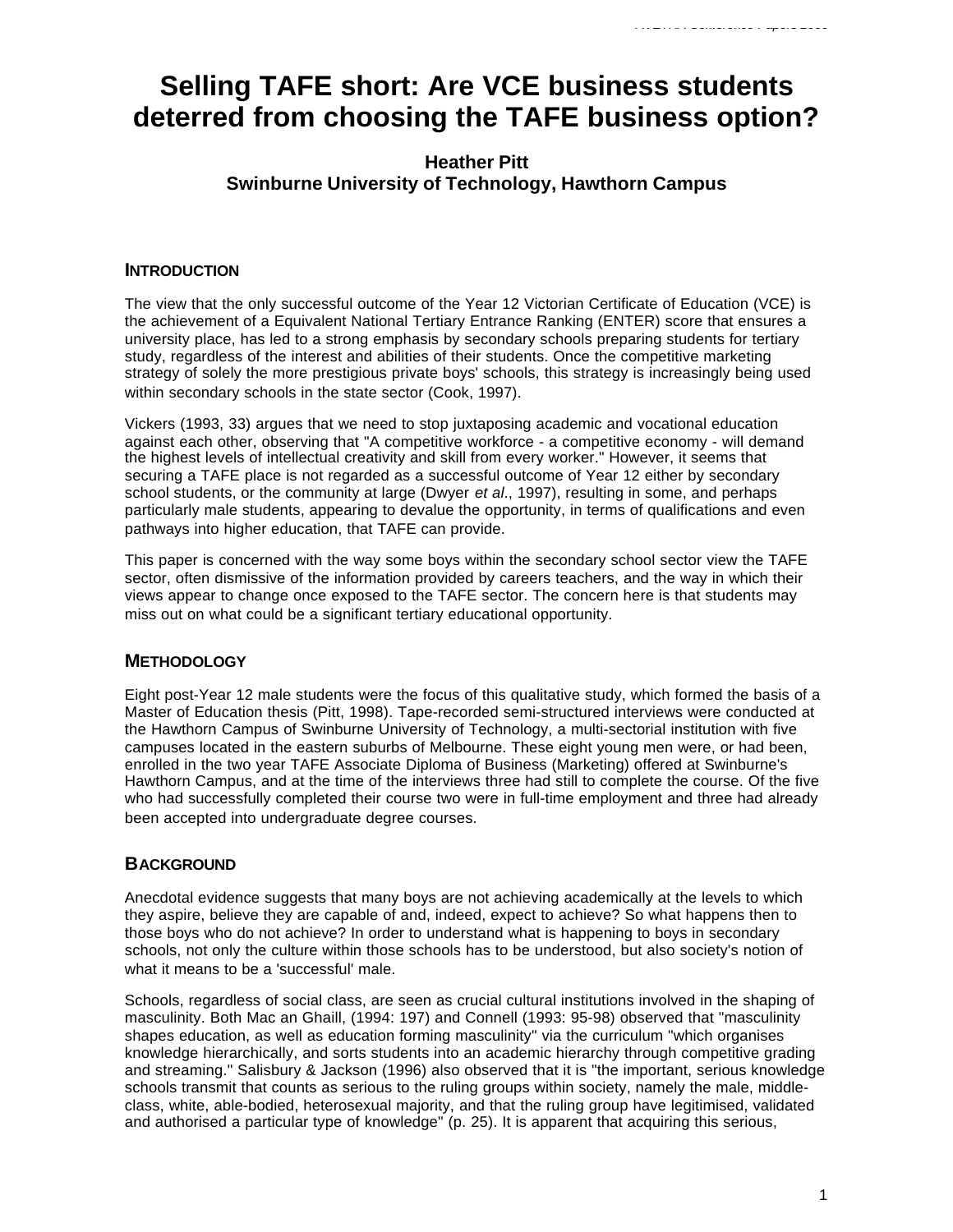rational knowledge, which is perceived to be the domain of universities and sustains the professions, is the goal of most VCE students in middle-class schools.

Taking up a place in the TAFE sector might, for some male students, confirm their lack of academic achievement, as this sector is viewed by many across the spectrum as 'second-class', or at best, the less attractive alternative in post-secondary education (Chapman & Smallwood, 1992; Dwyer *et al*., 1997). This is particularly relevant for full-time male students enrolled in a TAFE Business Studies course, and may result in such a course attracting some students who are confused or even angered over their inability to secure a university place, and who feel as though they have failed.

It needs to be stressed that the students in this course are quite academically able, having achieved an ENTER score within the mid 40s to mid 50s range, which would allow them to gain entry into an undergraduate business course at a number of universities. They are not the students who are failing to achieve, but rather those who are not achieving at a level at which they believe they could or should.

Unlike Walker's (1988) 'Louts and Legends' who came from a disadvantaged school, or Connell's (1993) group of young men "from the unrespectable end of the working class" (p. 92), these young men were all from middle-class families in the green and leafy eastern and south-eastern suburbs of Melbourne. Five of the eight had attended private schools. Their families were mostly professional and would understand the value of, and need for, education. These students had intended to go to university and none had chosen TAFE as their first choice or, in fact, as a choice at all.

# **VCE STUDENT AWARENESS OF TAFE**

Given that the community generally values university as being a more desirable provider of tertiary education than TAFE (Chapman & Smallwood, 1992: 15), there is a strong focus on the linear pathway from secondary school to university (Dwyer *et al*., 1997) as the only real option. This can be understood from the teachers' perspective, as virtually all secondary school teachers have come through the university system and few, if any, have experienced the TAFE sector at a personal level. Even parents who are in a profession are more likely to have an undergraduate degree or to recognise it as a minimum qualification.

It is understandable that students would hold the view that TAFE is a place for students who have failed to gain entry to university, because it is, after all, the message the secondary sector conveys by actively promoting higher education whilst tending to ignore TAFE (Dwyer *et al*., 1997:28). It is hardly surprising therefore that males generally expect to get their first preference (course of their choice); regard university more highly than TAFE; and consider that their parents' views concur with this opinion (Chapman & Smallwood, 1992: 27).

The students in this study were all aware of TAFE but did not consider it an option for them, as evidenced by the following comments:

You were deciding which uni to go to and TAFE wasn't really something...you don't expect to go to TAFE at the start of the year. (Thomas)

At the start of the year before I did exams it was just 'which Uni am I going to?' I never even considered TAFE (Brock)

All I knew really about TAFE was just a main generalisation that it wasn't as good as a University (Scott)

Business courses within the TAFE sector were, for most of these students, unknown and rarely considered.

## **SENSITIVITY TO ADVICE FROM SCHOOL CAREERS TEACHERS**

According to the hegemonic masculinity apparently prevailing within the culture of their middle-class secondary schools, where academic success and university entrance equates to power, a student destined for TAFE would then conform to Connell's notion of the 'failed' (1993: 95). That this view prevails not only within the schools, but also among parents and peers (Dwyer *et al*., 1997: 44), might well begin to explain why these young men were either not receptive to, or did not believe, the information regarding TAFE.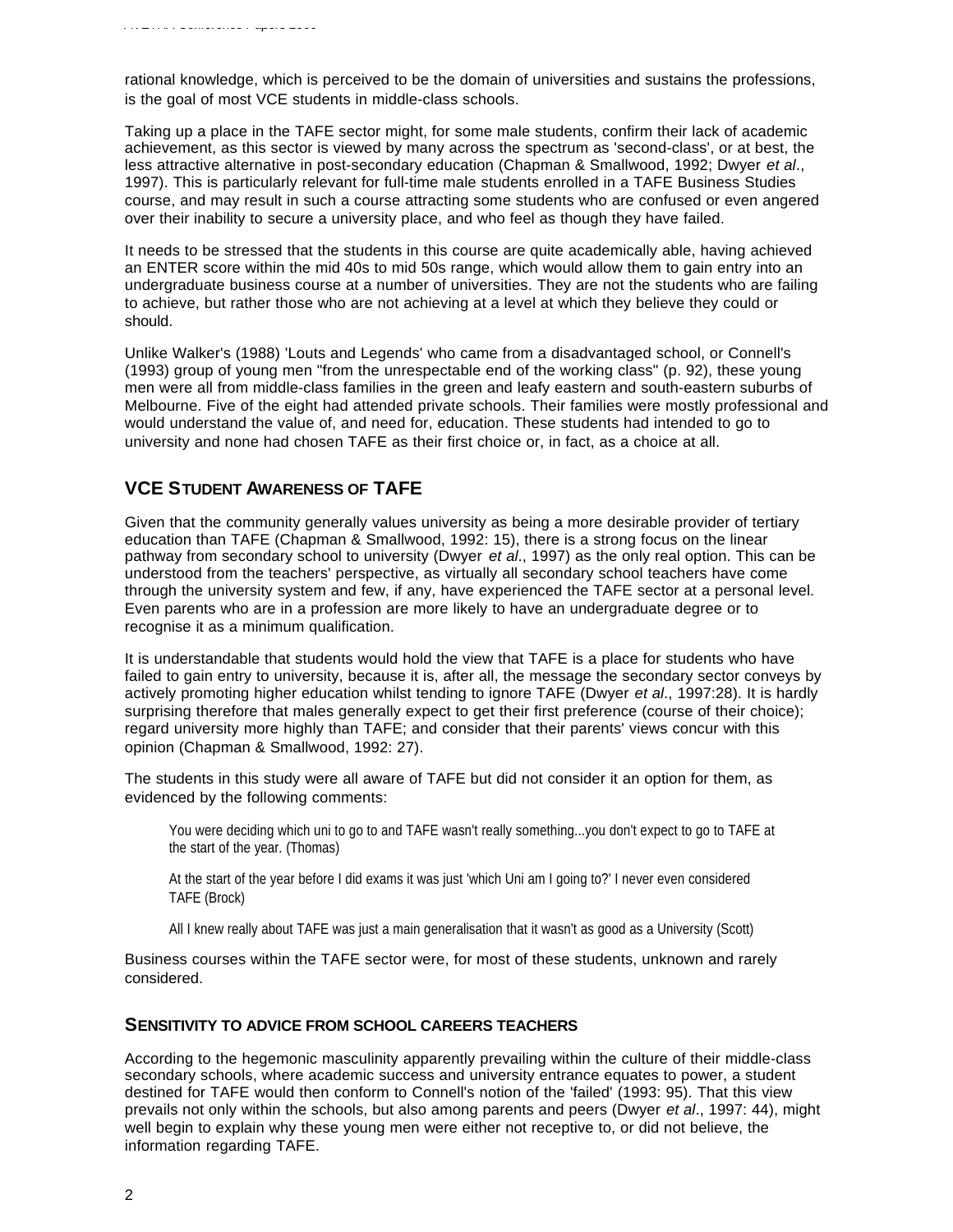The Careers Counsellor talked to us about TAFE and said it was an option but you know, she didn't put it down in any way but it was set in my mind that TAFE's for trades and I did not want to do a trade. (Brock)

The teachers didn't exactly describe what TAFE was, they more put it as what sort of an option it was. TAFE was presented as something that if you didn't get into university kind of thing. (Doug)

We got told that while Uni is very theoretical, TAFE is much more practical and that it wasn't always a bad thing to go to TAFE either. It was just sort of a stepping stone...(but)....if you had your mind set on going to Uni, it's sort of like a step down. A backward step. (Billy)

#### It would appear that the information available to students in the private sector was more comprehensive than that generally available in the state sector. Alain, who attended a state high school announced in a somewhat matter-of-fact way

I am sure there is a lot more that I could have done if there was a careers teacher and that, but we weren't told anything and we pretty much had to seek it for ourselves which was fair enough.

However, information about the TAFE sector was more likely to be dismissed as not relevant by those students within the private sector, as illustrate in this comment by Matt.

The emphasis is 'do uni, do a uni course, uni, uni, uni, uni, and never, like A TAFE'.

## **STUDENT INSIGHT INTO THEIR OWN ABILITY**

A recent Australian study of secondary school students showed that males were more likely than females to rate their ability as good, and that at the upper secondary school level, male students had a tendency to over-estimate their levels of competence (Rennie & Parker, 1996). This was a common thread among the male students in this study who believed that they would achieve at a level significantly above the range into which their final result fell. This caused them considerable angst at the time and was still clearly troubling at the time of the interview. The most moving account came from Brock who expected to achieve well above his final score of 55:

I was a mess after that. I so much thought I was going to get a lot higher. Maybe in all honesty like 75. I couldn't even believe I was going to TAFE. So when I got my marks and understood that I was going to TAFE I could not believe it — like I am looking at myself and I could not believe — I just could not believe I was going to TAFE. I would never have thought it.

#### Thomas had also overestimated his likely score, acknowledging in a voice that was quiet and flat:

At the beginning of the year I thought I would aim for 80 plus and as the year went on I thought (pause) its probably not possible and I thought at the most 70 or in the 60's somewhere. And then the result I got was 53 which is...(trails off) I had to change everything, all my preference and all of that, course selection, and I wasn't very happy.

#### Billy, with a swaggering bravado somewhat reminiscent of Ludowyke's 'cool to be a fool' culture, also failed to predict his likely outcome, saying wryly:

When I began VCE as an actual mark I was aiming for maybe an 80. The 80 changed three-quarters of the way through Yr 12. I was expecting maybe a 70, 75 and then, I wouldn't say I was slack, I think I just might have left things a little late or not enough research. I ended up with 43 and a half or something.

## **OBSERVATIONS OF TAFE AS A TAFE STUDENT**

Despite their ENTER score, these young men had all enrolled in a TAFE business course believing that it would be the 'easy option'. It appears that they still clung to the notion that they would succeed, moving on and up to the higher education sector effortlessly, as these comments clearly indicate

(Initially) I was under the impression that I wouldn't have to work hard and yet I would still do well. At the start I thought it would be like a walkover. I'm just so gifted I'll walk in and go, you know because I'm going to TAFE and I'm with all these carpenters you know, because they're the people who go to TAFE. (Brock)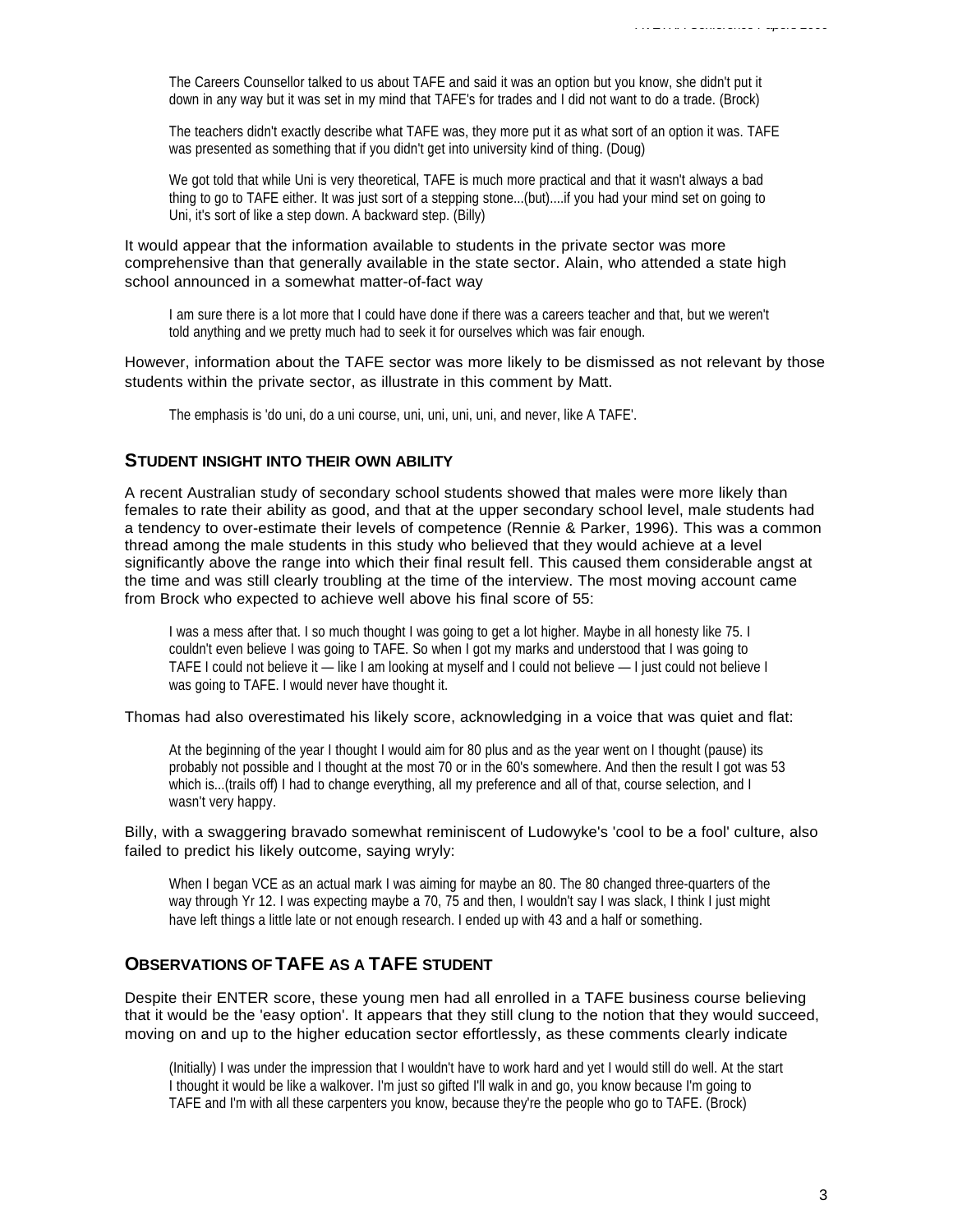There's a perception with TAFE that you shouldn't be getting less than HD or a distinction because you think TAFE is easier than higher Ed because the work will be like, you know we had two maths levels at VCE you've got hard maths and the easy maths. I thought this would be like the easy marketing compared to the hard marketing! (Thomas)

However, as they approached the completion of the course, or in some cases, reflecting back, they could acknowledge that TAFE was more professional and required more effort than initially thought, and their comments proved quite insightful:

Well even first semester I thought they (my results) would have been a lot better but I got distinctions but I didn't get high distinction. But from my initial thoughts I thought I would have done a lot better. (Brock)

I thought I could have done a bit better if I'd really have got down to it a bit more. Studied more. (Scott)

I would say it was a great opportunity. A step towards Uni, because you have got that learning under you and you are given a great opportunity to go up to Uni and when you do get there you've got that learning behind you and I think it would make it easier too (Billy)

Another interesting point also emerged as Thomas reflected on his TAFE experience. He had specifically chosen a multi-sectorial institution so that he could mask his TAFE status by telling others simply that he 'went to Swinburne'. He now valued both the course he had undertaken and TAFE generally, and was thus more comfortable saying 'TAFE, Swinburne TAFE'.

#### **CONCLUSION**

These young men had enrolled in a TAFE business studies course following, what was for them, an extremely disappointing VCE result. They approached the TAFE sector with a somewhat negative attitude, believing that they would be competing with tradesmen, even though they were undertaking a business Marketing course. Once exposed to the sector, they began to realise that TAFE was not only both challenging and relevant to them, but also provided a range of options. Some had specifically chosen a course offered at Swinburne's Hawthorn campus because it allowed them to mask their status as a TAFE student, and others because it afforded them a pathway into the higher education sector.

Having studied in the sector had changed their perceptions and they became more comfortable with their TAFE status. They were now able to acknowledge that it had allowed them the opportunity to consolidate their study and time management skills and that it had, or was likely to, facilitate a phased-transition from school to the higher education sector.

The issue now becomes how can we, educationalists and researchers, change the views of secondary school students, teachers, parents and, importantly, the professions.

## **References**

- Chapman, G. & Smallwood, J. (1992) *Students' perceptions of TAFE*, National Centre for Vocational Education Research, Adelaide.
- Connell, R. (1993) 'Cool guys, swots and wimps: The interplay of masculinity and education', in *Education, Inequality and Social Identity*, edited by L. Angus, DC: The Falmer Press, Washington, 91-103

Cook, M. & Kearns, L. (1997) 'Private students grab top results', *The Age*, December 13, 3.

- Dwyer, P., Harwood, A., Poynter,G. & Tyler, D. (1997) *Participant pathways and outcomes in vocational education and training: 1992-1995*, Youth Research Centre, Melbourne.
- Ludowyke, J. (1997) 'Boys struggle in 'cool to be a fool' culture.' *The Age*, August 22, 15.
- Mac An Ghaill, M. *The Making of Men: Masculinities, sexualities and schooling*. Buckingham: Open University Press, 1994.
- Pitt, H. (1998) 'Influences on the academic progress of males in a TAFE business course: A case study approach', Unpublished Master of Education thesis, University of Melbourne
- Rennie, L. & Parker, L. (1996) 'Valuing science, mathematics and English: The gendering of attitudes to subjects at high school', *Proceedings of the Second Australasia and South Pacific Region GASAT Conference*, Auckland, New Zealand, 124-131.
- Salisbury, J. & Jackson, D. (1996) *Challenging macho values: Practical ways of working with adolescent boys*. London: The Falmer Press.